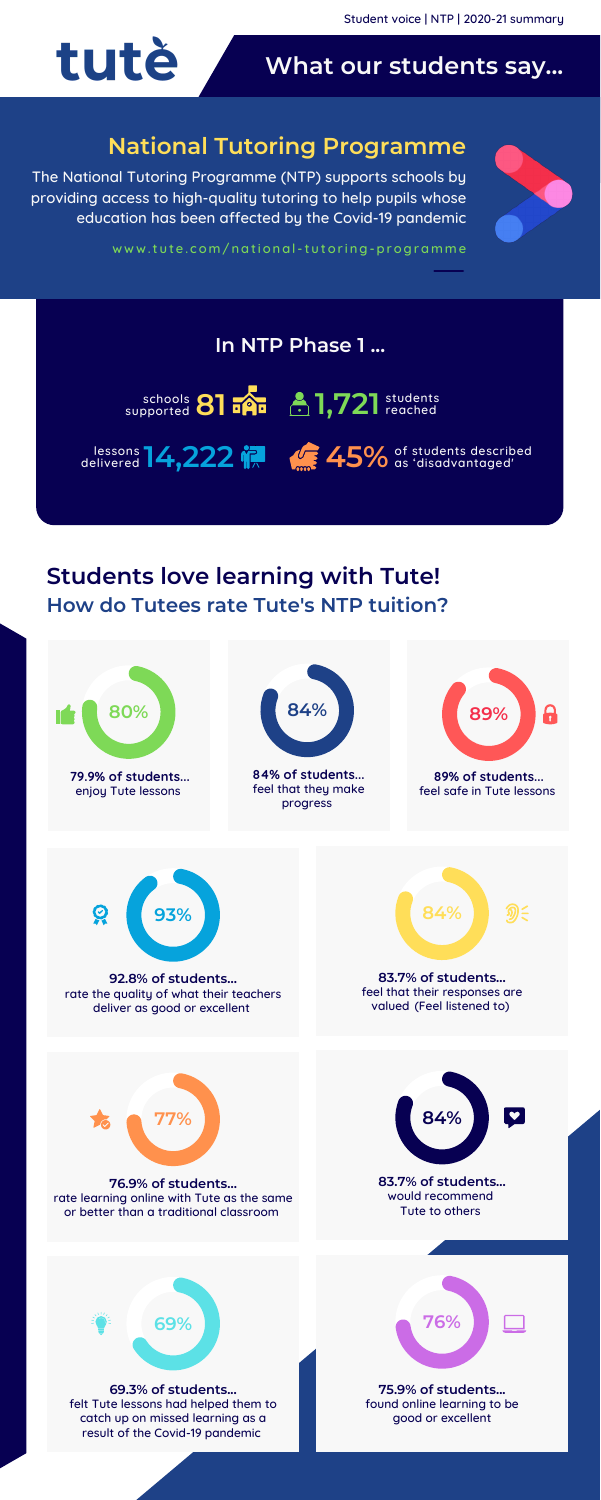## **Student voice**

**What do Tutees say about Tute's NTP tuition?**

### We asked our students...

### 'What would you like to achieve by taking part in these lessons?'

**Virtual Environment . Real Teachers . Real Outcomes**

The most common responses focused on three areas: improving confidence, catching up and attainment of better grades

![](_page_1_Figure_5.jpeg)

69.3% of respondents said that they thought that their Tute lessons had helped them to catch up on missed learning as a result of Covid-19

> **I had some trouble with understanding chemistry and physics in lockdown and this has helped me understand more about it**

**They have helped me by going over the basics of English and Maths, this has made it easier in to learn in class**

> **If I didn't understand something in Maths Tute teaches me ways to remember how to do it**

**I learned a lot and can remember lots of information now and the teacher is amazing**

![](_page_1_Picture_15.jpeg)

**They have helped me to understand Maths better and have me more confidence in myself**

**I felt like I wasn't good at Maths and now I think I am a bit better**

#### **Helped fill in missing gaps in my learning**

**Have helped me do stuff that I missed out in school**